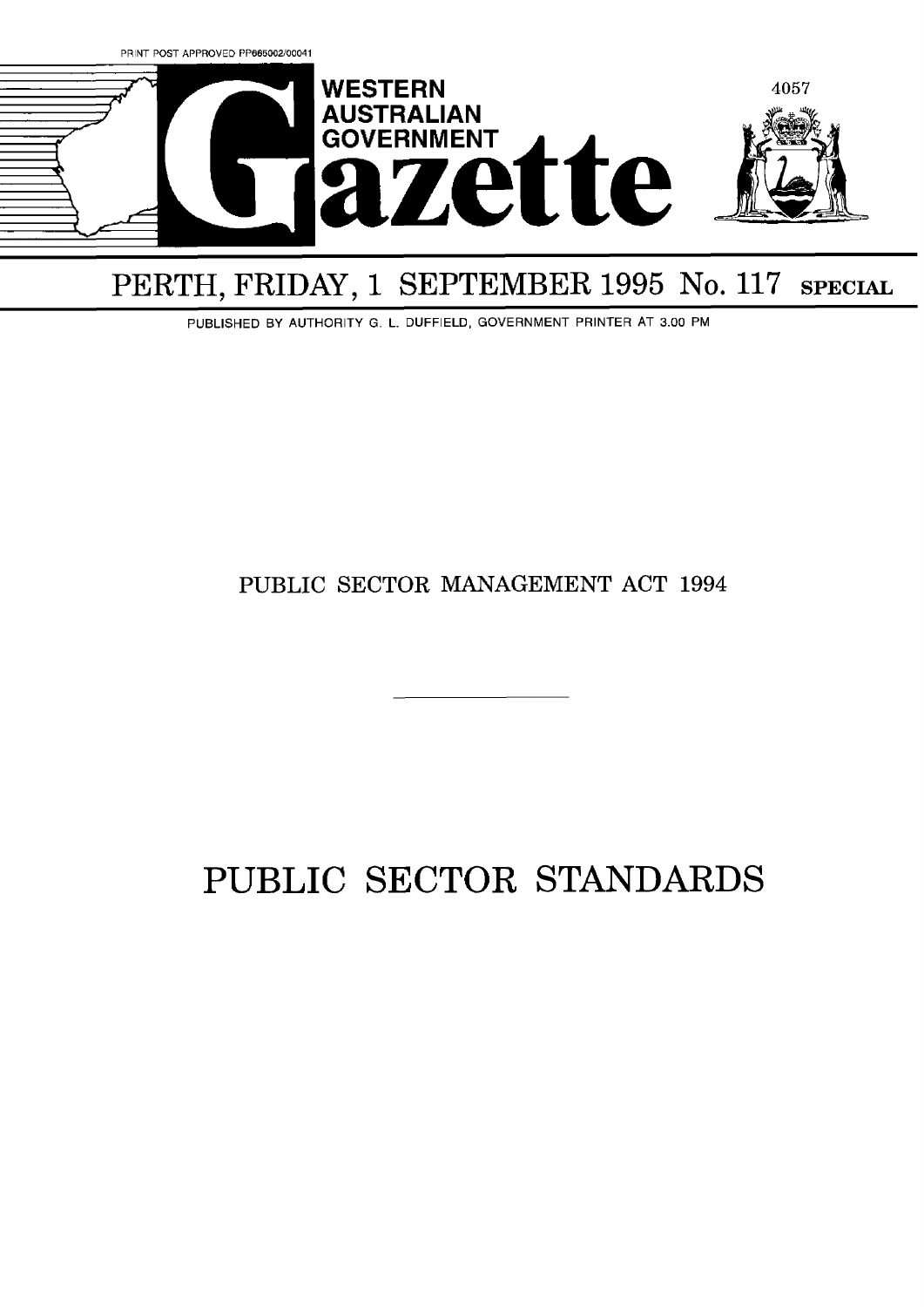# PUBLIC SECTOR STANDARD COMMISSION

I Digby Graham Blight, Public Sector Standards Commissioner, in accordance with Section 21 (5) of the Public Sector Management Act 1994, hereby gazette the following Public Sector Standards in Human Resource Management.

# **1. RECRUITMENT, SELECTION AND APPOINTMENT**

# INTENT

Recruitment, selection and appointment relates to establishing a field of eligible people from whom the best available person is selected and appointed.

## **OUTCOME**

The best available person is appointed.

# STANDARDS

- 1.1 The applicant s skills, knowledge and abilities, relevant to the job, are fairly assessed.
- 1.2 The job is advertised as widely as appropriate.
- 1.3 Bias free documentation outlines the role to be performed and relevant selection criteria.
- 1.4 Methodologies and their application are free from bias, patronage and nepotism.
- 1.5 The applicant is notified that a breach of standard process exists.
- 1.6 Decisions and processes embody the principles of natural justice.
- 1.7 Decisions are documented and capable of review.
- 1.8 Appropriate confidentiality is maintained.

OPERATIVE DATE: JANUARY **1** 1996

# **2. TRANSFER**

# INTENT

Transfer relates to the movement of an employee to a job with a comparable classification level within or between public sector employing authorities.

# **OUTCOME**

Atransfer is fair and equitable and takes into account organisational requirements and employee needs.

# STANDARDS

- 2.1 Movement is at a comparable classification level.
- 2.2 Movement does not result in a loss of continuity of service.
- 2.3 Movement does not change tenure of employment.
- 2.4 The employee is formally notified of the transfer arrangements.
- **2.5** Policies are documented and accessible to the employee.
- 2.6 Policies are applied consistently.
- 2.7 Decisions and processes embody the principles of natural justice.
- 2.8 Decisions are documented and capable of review.
- 2.9 Appropriate confidentiality is maintained.

OPERATIVE DATE: JANUARY **1** 1996

# **3. SECONDMENT**

#### INTENT

Secondment relates to the voluntary placement of an employee from one public sector employing authority to another public sector employing authority, for a defined period.

# OUTCOME

A secondment is fair and equitable and takes into account organisational requirements and employee needs.

# STANDARDS

- 3.1 The placement is voluntary
- 3.2 The period of time is defined.
- 3.3 A secondment which is likely to extend beyond 12 months shall comply with the recruitment, selection and appointment standards.
- 3.4 Prior to commencement of a secondment, agreement is reached regarding the employees continuity of service, tenure of employment and placement, at the completion of the secondment.
- 3.5 Decisions and processes embody the principles of natural justice.
- 3.6 Decisions are documented and capable of review.
- 3.7 Appropriate confidentiality is maintained.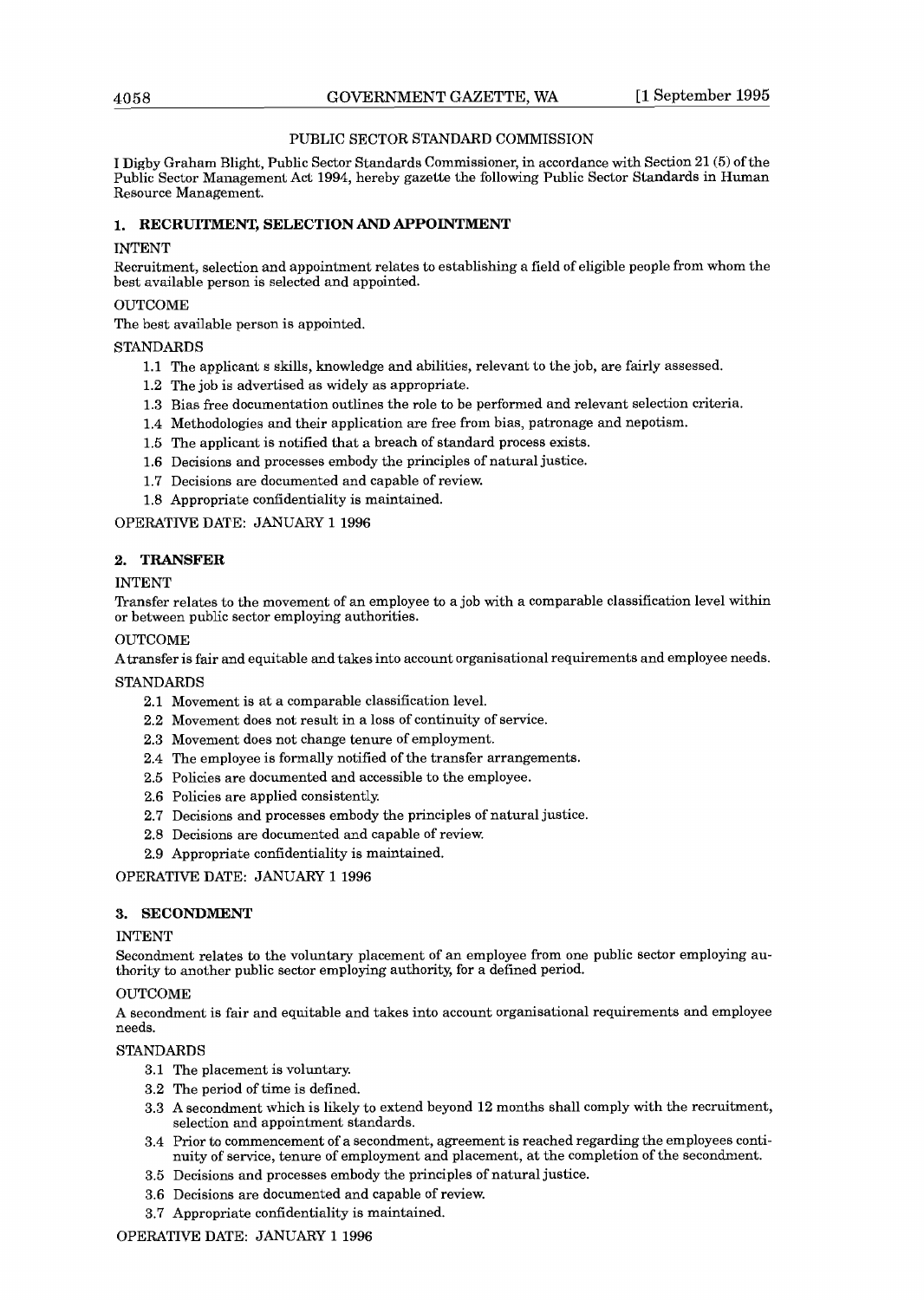#### **4. PERFORMANCE MANAGEMENT**

#### INTENT

Performance management relates to the optimisation of the performance of an employee in the achievement of organisational goals.

# OUTCOME

Performance management contributes to and improves the efficiency and effectiveness of an organisation through its employees.

#### STANDARDS

- 4.1 Formal processes exist within the organisation.
- 4.2 The processes apply to all employees in the organisation.
- 4.3 The processes are documented and available to employees.
- 4.4 The processes identify organisational requirements as well as individual performance and development needs.
- 4.5 The processes identify competent and sub-standard performance.
- 4.6 Decisions and processes embody the principles of natural justice.
- 4.7 Decisions are documented and capable of review.
- 4.8 Appropriate confidentiality is maintained.

OPERATIVE DATE: MARCH **1** 1996

## **5. REDEPLOYMENT**

#### INTENT

Redeployment relates to the fair management of an employee by their employing authority following the decision to make their job surplus. (Not applicable to a Registered Redeployee .)

#### **OUTCOME**

The process of redeployment is applied in a manner that takes into account organisational requirements and employee preferences.

## STANDARDS

- 5.1 The management of the employee is fair.
- 5.2 Decisions take into account organisational requirements.
- 5.3 The employee is informed of available options.
- 5.4 Decisions take into account employee preferences.
- 5.5 Redeployment results from the job function becoming surplus, rather than the individual becoming surplus.
- 5.6 Appropriate support services are available.
- 5.7 Redeployment does not change tenure of employment.
- 5.8 Decisions and processes embody the principles of natural justice.
- 5.9 Decisions are documented and capable of review.
- 5.10 Appropriate confidentiality is maintained.

OPERATIVE DATE: JANUARY 1 **<sup>1996</sup>**

#### **6. TERMINATION**

#### INTENT

Termination relates to the cessation of employment for reasons other than discipline, sub-standard performance or redundancy.

#### OUTCOME

An employee is dealt with fairly and all eligible entitlements are provided.

#### STANDARDS

- 6.1 Decisions and processes are in accordance with the terms and conditions of the employment contract.
- 6.2 Decisions and processes embody the principles of natural justice.
- 6.3 Decisions are documented and capable of review.
- 6.4 Appropriate confidentiality is maintained.